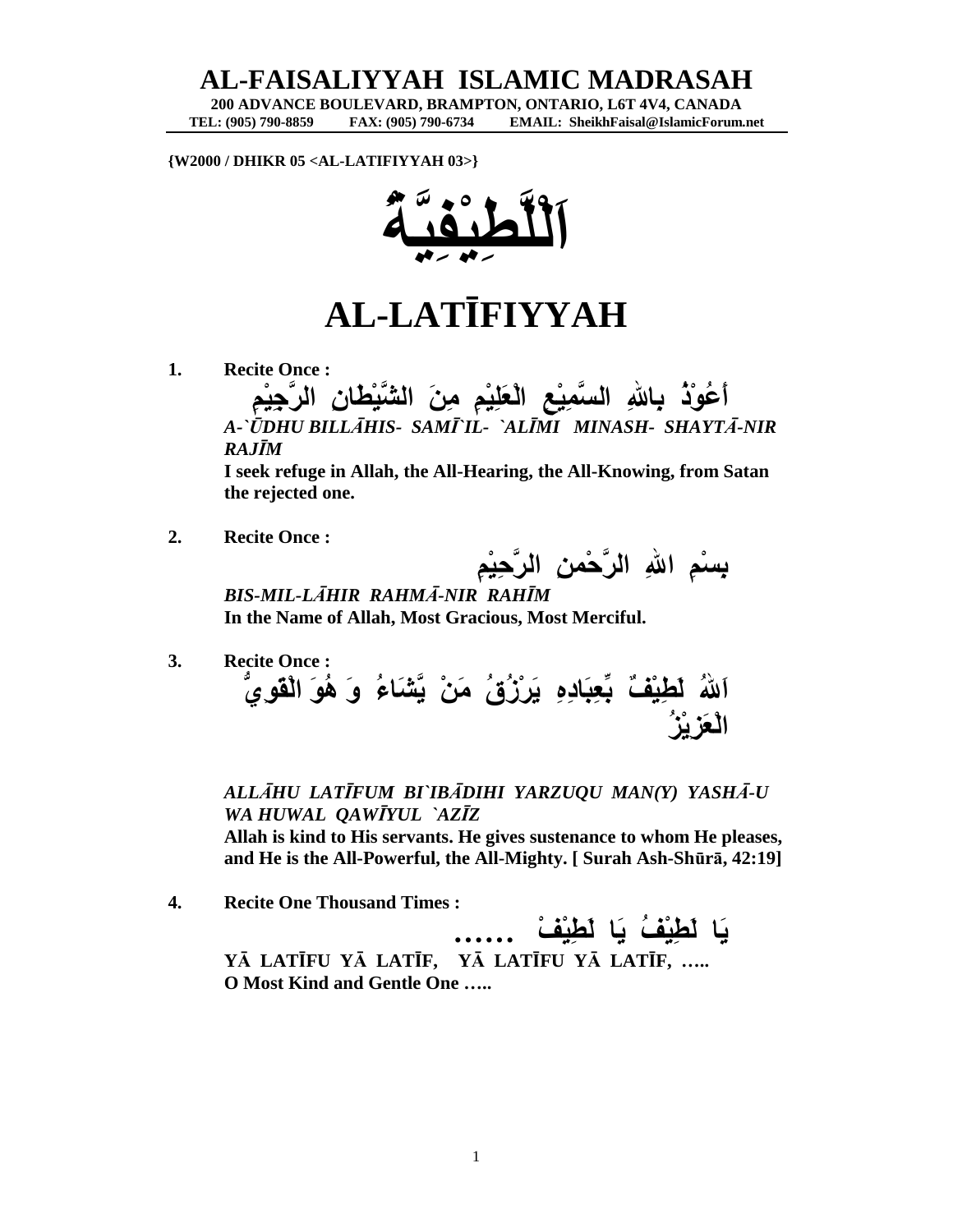**5. Recite Three Times : يَا لَطِيْفًا بِخَلْقِهِ يَا عَلِيْمًا بِخَلْقِهِ يَا خَبِيْرًا بِخَلْقِهِ اُلْطُفْ بِنَا يَا لَطِيْفُ يَا عَلِيْمُ يَا خَبِيْرُ .** 

*YĀ LATĪFAM BI-KHALQIHI YĀ `ALĪMAM BI-KHALQIHI YĀ KHABĪRAM BI-KHALQIH ULTUF BINĀ YĀ LATĪFU YĀ `ALĪMU YĀ KHABĪR*  **O Most Kind to Your creation, O All-Knowing of Your creation, O All-Aware of Your creation: Be kind (and Gentle) to us, O Most Kind, O All-Knowing, O All-Aware One.** 

**6. Recite Once :** 

**اَللهُمَّ يَا مَنْ لَطَفْتَ فِيْ خَلْقِ السَّمَاوَاتِ وَ الأَرْضِ وَ لَطَفْتَ بِالأَجِنَّةِ فِيْ بُطُوْنِ أُمَّهَاتِهَا اُلْطُفْ بِنَا لُطْفًا يَلِيْقُ بِكَرَمِكَ وَرَحْمَتِكَ يَا أَرْحَمَ الرَّاحِمِيْنَ يَا االله** 

*ALLĀHUMMA YA MAN LATAFTA FĪ KHALQIS- SAMĀWĀTI WAL ARDI WA LATAFTA BIL-AJIN-NATI FĪ BUTŪNI UMMAHĀTIHĀ ULTUF BINĀ LUTFAN YALĪQU BI KARAMIKA WA RAHMATIKA YĀ ARHAMAR- RĀHIMĪN YĀ ALLĀH* 

**O Allah, You have shown kindness in creating the heavens and the earth, and kindness to the unborn in the wombs of their mothers, show us kindness befitting Your generosity and mercy, O Most Merciful of those who show mercy, O Allah.** 

**7. Recite Once :** 

**اَللّهُمَّ يَا مَنْ جَعَلْتَ الصَّلاةَ عَلَى النَّبِيِّ مِنَ الْقُرُبَاتِ نَتَقَرَّبُ إِلَيْكَ بِكُلِّ صَلاَةٍ صُلِّيَتْ عَلَيْهِ مِنْ أَوَّلِ النَّشْأَةِ إِلَى مَا لاَ نِهَايَةَ مِنَ الْكَمَالاَتِ .** 

*ALLĀHUMMA YĀ MAN JA`ALTAŞ- ŞALĀTA `ALĀN NABĪYI MINAL QURUBĀTI NATAQARRABU ILAYKA BI-KULLI ŞALĀTIN ŞULLIYAT `ALAYHI MIN AWWALIN- NASH-ATI ILĀ MĀ LĀ NIHĀYATA MINAL KAMĀLĀT* 

**O Allah, You who have made the blessings on the Prophet a means of closeness to You in worship, we draw near to You with every blessing upon him from the beginning of creation until never-ending perfections.**